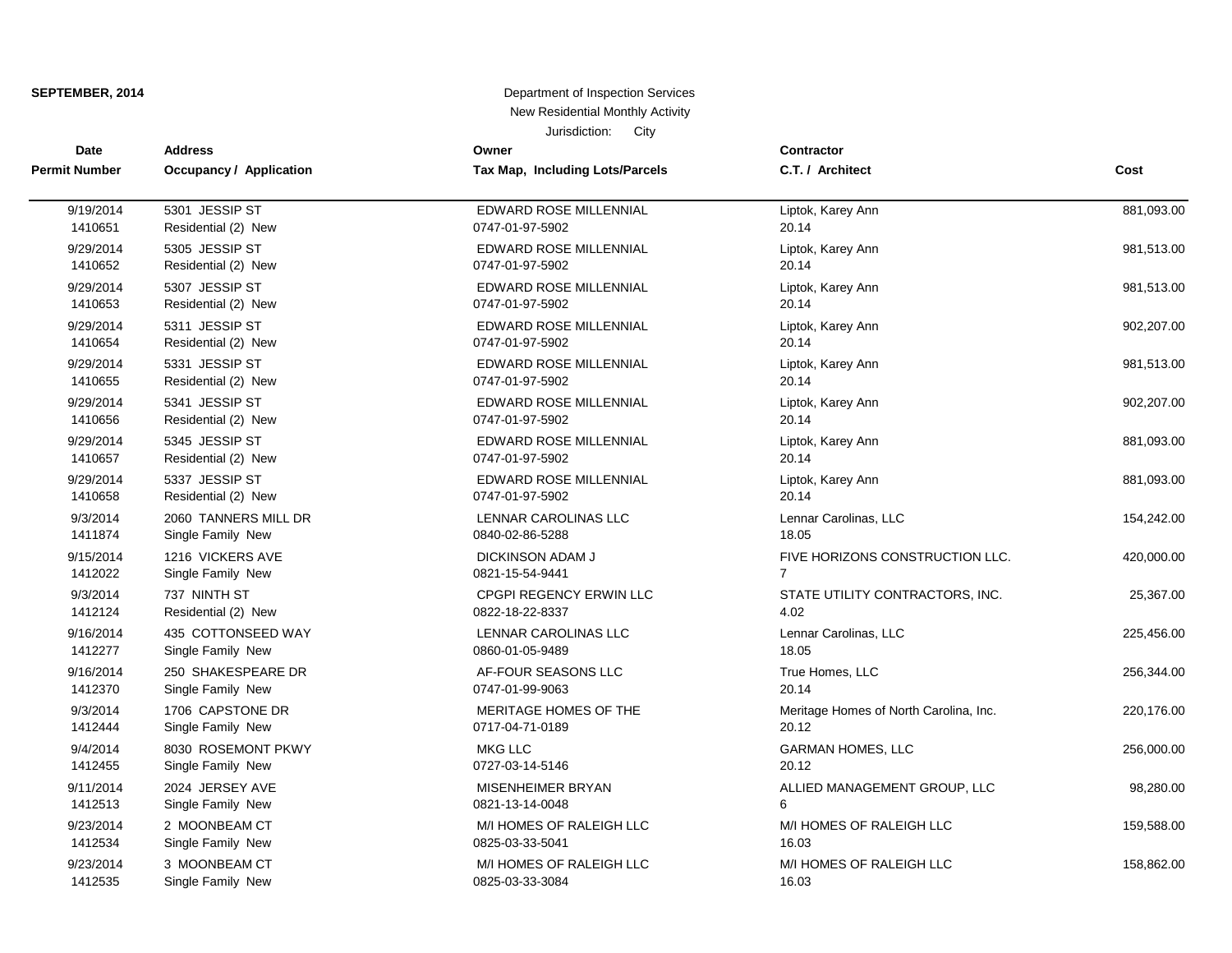| Date          | <b>Address</b>          | Owner                                 | Contractor       |
|---------------|-------------------------|---------------------------------------|------------------|
| Permit Number | Occupancy / Application | Tax Map, Including Lots/Parcels       | C.T. / Arch      |
| 9/23/2014     | 9 MOONBEAM CT           | M/I HOMES OF RALEIGH LLC              | M/I HOMES        |
| 1412536       | Single Family New       | 0825-03-33-3224                       | 16.03            |
| 9/4/2014      | 121 CRESTVIEW DR        | WIGGINS EAST DURHAM, LLC              | <b>CLEMENT</b>   |
| 1412565       | Single Family New       | 0824-02-69-9624                       | 16.01            |
| 9/19/2014     | 2056 TANNERS MILL DR    | LENNAR CAROLINAS LLC                  | Lennar Car       |
| 1412572       | Single Family New       | 0840-02-86-5218                       | 18.05            |
| 9/5/2014      | 1928 RUSTICA DR         | MUNGO HOMES OF NORTH CAROLINA         | Mungo Hon        |
| 1412575       | Single Family New       | 0739-02-59-7622                       | 20.14            |
| 9/4/2014      | 219 EL PASO AVE         | <b>MREC BRIGHTLEAF LLC</b>            | THE DREE         |
| 1412584       | Single Family New       | 0850-03-32-0343                       | 18.05            |
| 9/18/2014     | 2705 OMAH ST            | <b>HABITAT FOR HUMANITY OF DURHAM</b> | <b>HABITAT F</b> |
| 1412602       | Single Family New       | 0823-17-00-2587                       | 17.05            |
| 9/2/2014      | 115 ELMSFORD ST         | HEARTHSTONE MULTI-ASSET ENTITY        | <b>BEAZER H</b>  |
| 1412617       | Single Family New       | 0850-03-04-8552                       | 18.05            |
| 9/4/2014      | 130 ELMSFORD ST         | <b>HEARTHSTONE MULTI-ASSET ENTITY</b> | <b>BEAZER H</b>  |
| 1412618       | Single Family New       | 0850-03-04-4669                       | 18.05            |
| 9/4/2014      | 102 ELMSFORD ST         | HEARTHSTONE MULTI-ASSET ENTITY        | <b>BEAZER H</b>  |
| 1412619       | Single Family New       | 0850-03-14-1791                       | 18.05            |
| 9/2/2014      | 122 ELMSFORD ST         | HEARTHSTONE MULTI-ASSET ENTITY        | <b>BEAZER H</b>  |
| 1412620       | Single Family New       | 0850-03-04-6658                       | 18.05            |
| 9/2/2014      | 116 ELMSFORD ST         | <b>HEARTHSTONE MULTI-ASSET ENTITY</b> | <b>BEAZER H</b>  |
| 1412621       | Single Family New       | 0850-03-04-8639.SPL                   | 18.05            |
| 9/4/2014      | 108 ELMSFORD ST         | HEARTHSTONE MULTI-ASSET ENTITY        | <b>BEAZER H</b>  |
| 1412622       | Single Family New       | 0850-03-14-0710                       | 18.05            |
| 9/9/2014      | 118 ELMSFORD ST         | HEARTHSTONE MULTI-ASSET ENTITY        | <b>BEAZER H</b>  |
| 1412623       | Single Family New       | 0850-03-04-7677.SPL                   | 18.05            |
| 9/3/2014      | 121 PLANO DR            | <b>MREC BRIGHTLEAF LLC</b>            | THE DREE         |
| 1412640       | Single Family New       | 0850-03-22-4824                       | 18.05            |
| 9/15/2014     | 810 W SOUTH ST          | DURHAM COMMUNITY LAND TRUSTEES        | Roby, Inc.,      |
| 1412644       | Single Family New       | 0821-16-73-9218                       | 12.01            |
| 9/9/2014      | 103 ELMSFORD ST         | HEARTHSTONE MULTI-ASSET ENTITY        | <b>BEAZER H</b>  |
| 1412659       | Single Family New       | 0850-03-14-2502                       | 18.05            |
| 9/8/2014      | 104 ELMSFORD ST         | HEARTHSTONE MULTI-ASSET ENTITY        | <b>BEAZER H</b>  |
| 1412660       | Single Family New       | 0850-03-14-1731                       | 18.05            |
| 9/8/2014      | 105 ELMSFORD ST         | HEARTHSTONE MULTI-ASSET ENTITY        | <b>BEAZER H</b>  |
| 1412661       | Single Family New       | 0850-03-14-1532                       | 18.05            |

| <b>Tax Map, Including Lots/Parcels</b>                       |
|--------------------------------------------------------------|
| M/I HOMES OF RALEIGH LLC<br>0825-03-33-3224                  |
| WIGGINS EAST DURHAM,LLC<br>0824-02-69-9624                   |
| LENNAR CAROLINAS LLC<br>0840-02-86-5218                      |
| MUNGO HOMES OF NORTH CAROLINA<br>0739-02-59-7622             |
| <b>MREC BRIGHTLEAF LLC</b><br>0850-03-32-0343                |
| HABITAT FOR HUMANITY OF DURHAM<br>0823-17-00-2587            |
| HEARTHSTONE MULTI-ASSET ENTITY<br>0850-03-04-8552            |
| <b>HEARTHSTONE MULTI-ASSET ENTITY</b><br>0850-03-04-4669     |
| <b>HEARTHSTONE MULTI-ASSET ENTITY</b><br>0850-03-14-1791     |
| HEARTHSTONE MULTI-ASSET ENTITY<br>0850-03-04-6658            |
| <b>HEARTHSTONE MULTI-ASSET ENTITY</b><br>0850-03-04-8639.SPL |
| <b>HEARTHSTONE MULTI-ASSET ENTITY</b><br>0850-03-14-0710     |
| HEARTHSTONE MULTI-ASSET ENTITY<br>0850-03-04-7677.SPL        |
| <b>MREC BRIGHTLEAF LLC</b><br>0850-03-22-4824                |
| DURHAM COMMUNITY LAND TRUSTEES<br>0821-16-73-9218            |
| HEARTHSTONE MULTI-ASSET ENTITY<br>0850-03-14-2502            |
| <b>HEARTHSTONE MULTI-ASSET ENTITY</b><br>0850-03-14-1731     |
| <b>HEARTHSTONE MULTI-ASSET ENTITY</b>                        |

| t Number  | <b>Occupancy / Application</b> | Tax Map, Including Lots/Parcels       | C.T. / Architect                    | Cost       |
|-----------|--------------------------------|---------------------------------------|-------------------------------------|------------|
| 9/23/2014 | 9 MOONBEAM CT                  | M/I HOMES OF RALEIGH LLC              | M/I HOMES OF RALEIGH LLC            | 231,726.00 |
| 1412536   | Single Family New              | 0825-03-33-3224                       | 16.03                               |            |
| 9/4/2014  | 121 CRESTVIEW DR               | WIGGINS EAST DURHAM, LLC              | CLEMENT CONSTRUCTION COMPANY INC.   | 134,640.00 |
| 1412565   | Single Family New              | 0824-02-69-9624                       | 16.01                               |            |
| 9/19/2014 | 2056 TANNERS MILL DR           | LENNAR CAROLINAS LLC                  | Lennar Carolinas, LLC               | 150,546.00 |
| 1412572   | Single Family New              | 0840-02-86-5218                       | 18.05                               |            |
| 9/5/2014  | 1928 RUSTICA DR                | MUNGO HOMES OF NORTH CAROLINA         | Mungo Homes of North Carolina, Inc. | 185,724.00 |
| 1412575   | Single Family New              | 0739-02-59-7622                       | 20.14                               |            |
| 9/4/2014  | 219 EL PASO AVE                | <b>MREC BRIGHTLEAF LLC</b>            | THE DREES HOMES COMPANY             | 239,646.00 |
| 1412584   | Single Family New              | 0850-03-32-0343                       | 18.05                               |            |
| 9/18/2014 | 2705 OMAH ST                   | <b>HABITAT FOR HUMANITY OF DURHAM</b> | HABITAT FOR HUMANITY OF DURHAM INC. | 122,562.00 |
| 1412602   | Single Family New              | 0823-17-00-2587                       | 17.05                               |            |
| 9/2/2014  | 115 ELMSFORD ST                | HEARTHSTONE MULTI-ASSET ENTITY        | BEAZER HOMES CORP.                  | 281,622.00 |
| 1412617   | Single Family New              | 0850-03-04-8552                       | 18.05                               |            |
| 9/4/2014  | 130 ELMSFORD ST                | HEARTHSTONE MULTI-ASSET ENTITY        | <b>BEAZER HOMES CORP.</b>           | 230,604.00 |
| 1412618   | Single Family New              | 0850-03-04-4669                       | 18.05                               |            |
| 9/4/2014  | 102 ELMSFORD ST                | HEARTHSTONE MULTI-ASSET ENTITY        | BEAZER HOMES CORP.                  | 230,604.00 |
| 1412619   | Single Family New              | 0850-03-14-1791                       | 18.05                               |            |
| 9/2/2014  | 122 ELMSFORD ST                | HEARTHSTONE MULTI-ASSET ENTITY        | <b>BEAZER HOMES CORP.</b>           | 230,604.00 |
| 1412620   | Single Family New              | 0850-03-04-6658                       | 18.05                               |            |
| 9/2/2014  | 116 ELMSFORD ST                | HEARTHSTONE MULTI-ASSET ENTITY        | BEAZER HOMES CORP.                  | 243,672.00 |
| 1412621   | Single Family New              | 0850-03-04-8639.SPL                   | 18.05                               |            |
| 9/4/2014  | 108 ELMSFORD ST                | HEARTHSTONE MULTI-ASSET ENTITY        | BEAZER HOMES CORP.                  | 230,604.00 |
| 1412622   | Single Family New              | 0850-03-14-0710                       | 18.05                               |            |
| 9/9/2014  | 118 ELMSFORD ST                | HEARTHSTONE MULTI-ASSET ENTITY        | BEAZER HOMES CORP.                  | 243,804.00 |
| 1412623   | Single Family New              | 0850-03-04-7677.SPL                   | 18.05                               |            |
| 9/3/2014  | 121 PLANO DR                   | MREC BRIGHTLEAF LLC                   | THE DREES HOMES COMPANY             | 262,284.00 |
| 1412640   | Single Family New              | 0850-03-22-4824                       | 18.05                               |            |
| 9/15/2014 | 810 W SOUTH ST                 | DURHAM COMMUNITY LAND TRUSTEES        | Roby, Inc., Andrew                  | 108,200.00 |
| 1412644   | Single Family New              | 0821-16-73-9218                       | 12.01                               |            |
| 9/9/2014  | 103 ELMSFORD ST                | HEARTHSTONE MULTI-ASSET ENTITY        | BEAZER HOMES CORP.                  | 229,152.00 |
| 1412659   | Single Family New              | 0850-03-14-2502                       | 18.05                               |            |
| 9/8/2014  | 104 ELMSFORD ST                | HEARTHSTONE MULTI-ASSET ENTITY        | BEAZER HOMES CORP.                  | 215,292.00 |
| 1412660   | Single Family New              | 0850-03-14-1731                       | 18.05                               |            |
| 9/8/2014  | 105 ELMSFORD ST                | HEARTHSTONE MULTI-ASSET ENTITY        | <b>BEAZER HOMES CORP.</b>           | 142,760.00 |
| 1112661   | Single Family Now              | 0250 02 14 1522                       | 19 O.F.                             |            |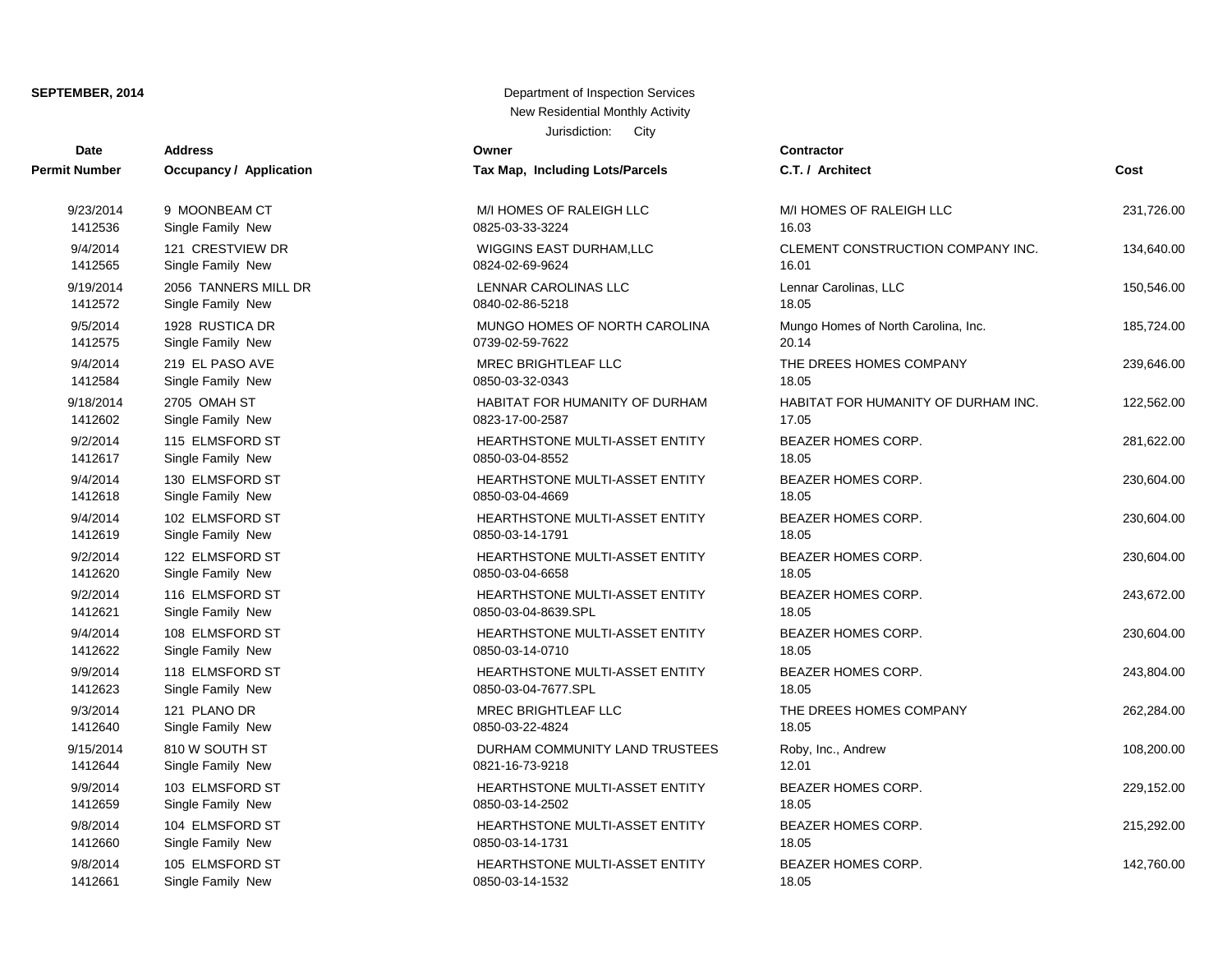| Date          | <b>Address</b>           | Owner                                 | <b>Contractor</b>                |            |
|---------------|--------------------------|---------------------------------------|----------------------------------|------------|
| Permit Number | Occupancy / Application  | Tax Map, Including Lots/Parcels       | C.T. / Architect                 | Cost       |
| 9/8/2014      | 107 ELMSFORD ST          | HEARTHSTONE MULTI-ASSET ENTITY        | BEAZER HOMES CORP.               | 142,360.00 |
| 1412662       | Single Family New        | 0850-03-14-0572                       | 18.05                            |            |
| 9/8/2014      | 109 ELMSFORD ST          | <b>HEARTHSTONE MULTI-ASSET ENTITY</b> | <b>BEAZER HOMES CORP.</b>        | 215,358.00 |
| 1412663       | Single Family New        | 0850-03-14-0501                       | 18.05                            |            |
| 9/9/2014      | 110 ELMSFORD ST          | HEARTHSTONE MULTI-ASSET ENTITY        | BEAZER HOMES CORP.               | 215,538.00 |
| 1412664       | Single Family New        | 0850-03-04-9750                       | 18.05                            |            |
| 9/8/2014      | 112 ELMSFORD ST          | HEARTHSTONE MULTI-ASSET ENTITY        | BEAZER HOMES CORP.               | 142,760.00 |
| 1412665       | Single Family New        | 0850-03-04-8699.SPL                   | 18.05                            |            |
| 9/8/2014      | 120 ELMSFORD ST          | <b>HEARTHSTONE MULTI-ASSET ENTITY</b> | <b>BEAZER HOMES CORP.</b>        | 132,985.00 |
| 1412666       | Single Family New        | 0850-03-04-7618                       | 18.05                            |            |
| 9/26/2014     | 705 WATTS ST             | <b>CONLIN FRANCIS</b>                 | TRINITY DESIGN BUILD INC         | 155,079.00 |
| 1412671       | Single Family New        | 0822-19-61-1885                       | 3.02                             |            |
| 9/8/2014      | 316 SWIFT CREEK XING     | TOLL NC LP                            | TOLL BROTHERS OF NC II, INC.     | 340,230.00 |
| 1412682       | Single Family New        | 0717-02-75-5019                       | 20.12                            |            |
| 9/18/2014     | 1511 BLOOMSBURY MANOR DR | PULTE HOME CORPORATION                | PULTE HOME CORPORATION           | 0.00       |
| 1412685       | Single Family New        | 0769-01-45-3577                       | 19                               |            |
| 9/18/2014     | 1305 CLAY HILL WAY       | PULTE HOME CORPORATION                | PULTE HOME CORPORATION           | 147,840.00 |
| 1412686       | Single Family New        | 0769-01-45-0650                       | 19                               |            |
| 9/18/2014     | 1413 CLAY HILL WAY       | PULTE HOME CORPORATION                | PULTE HOME CORPORATION           | 145,000.00 |
| 1412687       | Single Family New        | 0769-01-46-1059                       | 19                               |            |
| 9/18/2014     | 1214 HORNE CREEK DR      | PULTE HOME CORPORATION                | PULTE HOME CORPORATION           | 160,000.00 |
| 1412688       | Single Family New        | 0769-03-44-2120                       | 19                               |            |
| 9/18/2014     | 1218 HORNE CREEK DR      | PULTE HOME CORPORATION                | PULTE HOME CORPORATION           | 155,000.00 |
| 1412689       | Single Family New        | 0769-03-44-3210                       | 19                               |            |
| 9/18/2014     | 1210 LINCOLN MILL DR     | PULTE HOME CORPORATION                | PULTE HOME CORPORATION           | 155,000.00 |
| 1412690       | Single Family New        | 0769-03-34-9716                       | 19                               |            |
| 9/26/2014     | 1112 HINES FOREST DR     | PULTE HOME CORPORATION                | PULTE HOME CORPORATION           | 135,000.00 |
| 1412691       | Single Family New        | 214853-PP131338                       | 19                               |            |
| 9/22/2014     | 106 ELMSFORD ST          | HEARTHSTONE MULTI-ASSET ENTITY        | <b>BEAZER HOMES CORP.</b>        | 229,152.00 |
| 1412692       | Single Family New        | 0850-03-14-0770                       | 18.05                            |            |
| 9/8/2014      | 111 ELMSFORD ST          | HEARTHSTONE MULTI-ASSET ENTITY        | BEAZER HOMES CORP.               | 231,264.00 |
| 1412693       | Single Family New        | 0850-03-04-9532                       | 18.05                            |            |
| 9/8/2014      | 128 ELMSFORD ST          | HEARTHSTONE MULTI-ASSET ENTITY        | BEAZER HOMES CORP.               | 250,206.00 |
| 1412694       | Single Family New        | 0850-03-04-5628                       | 18.05                            |            |
| 9/5/2014      | 84 FOUNTAIN VIEW LN      | FOREST AT DUKE INC                    | <b>WEAVER COOKE CONSTRUCTION</b> | 320,797.00 |
| 1412704       | Single Family New        | 0810-06-39-9264                       | 20.15                            |            |

| C.T. / Architect                      | Cost       |
|---------------------------------------|------------|
| BEAZER HOMES CORP.<br>18.05           | 142,360.00 |
| BEAZER HOMES CORP.<br>18.05           | 215,358.00 |
| BEAZER HOMES CORP.<br>18.05           | 215,538.00 |
| BEAZER HOMES CORP.<br>18.05           | 142,760.00 |
| BEAZER HOMES CORP.<br>18.05           | 132,985.00 |
| TRINITY DESIGN BUILD INC<br>3.02      | 155,079.00 |
| TOLL BROTHERS OF NC II, INC.<br>20.12 | 340,230.00 |
| PULTE HOME CORPORATION<br>19          | 0.00       |
| PULTE HOME CORPORATION<br>19          | 147,840.00 |
| PULTE HOME CORPORATION<br>19          | 145,000.00 |
| PULTE HOME CORPORATION<br>19          | 160,000.00 |
| PULTE HOME CORPORATION<br>19          | 155,000.00 |
| PULTE HOME CORPORATION<br>19          | 155,000.00 |
| PULTE HOME CORPORATION<br>19          | 135,000.00 |
| BEAZER HOMES CORP.<br>18.05           | 229,152.00 |
| BEAZER HOMES CORP.<br>18.05           | 231,264.00 |
| BEAZER HOMES CORP.<br>18.05           | 250,206.00 |
| WEAVER COOKE CONSTRUCTION<br>0015     | 320,797.00 |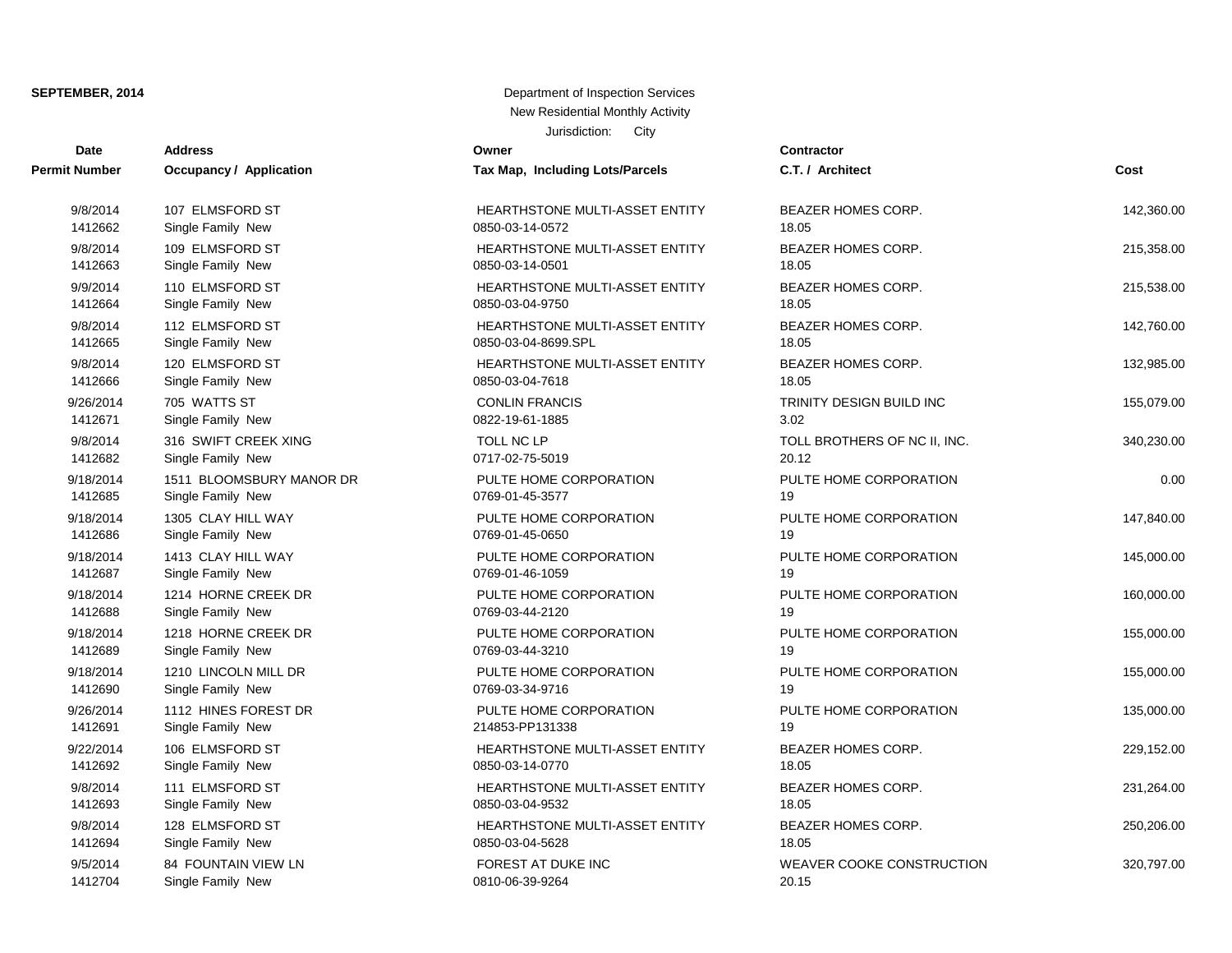| <b>Date</b>   | <b>Address</b>                 | Owner                           | Contractor       |
|---------------|--------------------------------|---------------------------------|------------------|
| Permit Number | <b>Occupancy / Application</b> | Tax Map, Including Lots/Parcels | C.T. / Arch      |
| 9/9/2014      | 225 EL PASO AVE                | MREC BRIGHTLEAF LLC             | THE DREE         |
| 1412708       | Single Family New              | 0850-03-22-9123                 | 18.05            |
| 9/9/2014      | 111 PLANO DR                   | MREC BRIGHTLEAF LLC             | THE DREE         |
| 1412719       | Single Family New              | 0850-03-22-4552                 | 18.05            |
| 9/10/2014     | 909 SOUTH ST                   | <b>B WALLACE DESIGN &amp;</b>   | WALLACE.         |
| 1412734       | Single Family New              | 0821-16-73-9511                 | 12.01            |
| 9/12/2014     | 1004 MIDTOWNE WAY              | HHHUNT MERIDIAN DURHAM LLC      | <b>HHHunt Ho</b> |
| 1412736       | Townhouse New                  | 0728-02-76-9294                 | 20.14            |
| 9/12/2014     | 1006 MIDTOWNE WAY              | HHHUNT MERIDIAN DURHAM LLC      | <b>HHHunt Ho</b> |
| 1412737       | Townhouse New                  | 0728-02-86-0202                 | 20.14            |
| 9/12/2014     | 1008 MIDTOWNE WAY              | HHHUNT MERIDIAN DURHAM LLC      | <b>HHHunt Ho</b> |
| 1412738       | Townhouse New                  | 0728-02-86-0211                 |                  |
| 9/12/2014     | 1010 MIDTOWNE WAY              | HHHUNT MERIDIAN DURHAM LLC      | <b>HHHunt Ho</b> |
| 1412739       | <b>Townhouse New</b>           | 0728-02-86-0139                 |                  |
| 9/12/2014     | 1012 MIDTOWNE WAY              | HHHUNT MERIDIAN DURHAM LLC      | <b>HHHunt Ho</b> |
| 1412740       | Townhouse New                  | 0728-02-86-0148                 |                  |
| 9/12/2014     | 1014 MIDTOWNE WAY              | HHHUNT MERIDIAN DURHAM LLC      | <b>HHHunt Ho</b> |
| 1412741       | Townhouse New                  | 0728-02-86-0156                 | 20.14            |
| 9/12/2014     | 1017 MIDTOWNE WAY              | HHHUNT MERIDIAN DURHAM LLC      | <b>HHHunt Ho</b> |
| 1412742       | <b>Townhouse New</b>           | 0728-02-86-1281                 | 20.14            |
| 9/12/2014     | 1015 MIDTOWNE WAY              | HHHUNT MERIDIAN DURHAM LLC      | <b>HHHunt Ho</b> |
| 1412743       | Townhouse New                  | 0728-02-86-1273                 | 20.14            |
| 9/12/2014     | 1013 MIDTOWNE WAY              | HHHUNT MERIDIAN DURHAM LLC      | <b>HHHunt Ho</b> |
| 1412744       | Townhouse New                  | 0728-02-86-1265                 | 20.14            |
| 9/12/2014     | 1011 MIDTOWNE WAY              | HHHUNT MERIDIAN DURHAM LLC      | <b>HHHunt Ho</b> |
| 1412745       | Townhouse New                  | 0728-02-86-1246                 | 20.14            |
| 9/12/2014     | 1009 MIDTOWNE WAY              | HHHUNT MERIDIAN DURHAM LLC      | <b>HHHunt Ho</b> |
| 1412746       | Townhouse New                  | 0728-02-86-1238                 | 20.14            |
| 9/12/2014     | 1007 MIDTOWNE WAY              | HHHUNT MERIDIAN DURHAM LLC      | <b>HHHunt Ho</b> |
| 1412747       | Townhouse New                  | 0728-02-86-1310                 | 20.14            |
| 9/11/2014     | 1411 CLAY HILL WAY             | PULTE HOME CORPORATION          | PULTE HO         |
| 1412749       | Single Family New              | 0769-01-46-1036                 | 19               |
| 9/18/2014     | 414 BRIER CROSSINGS LOOP       | PULTE HOME CORPORATION          | PULTE HO         |
| 1412750       | Townhouse New                  | 0769-03-40-7306                 | 19               |
| 9/18/2014     | 416 BRIER CROSSINGS LOOP       | PULTE HOME CORPORATION          | PULTE HO         |
| 1412751       | <b>Townhouse New</b>           | 0769-03-40-6393                 | 19               |

| C.T. / Architect                           | Cost       |
|--------------------------------------------|------------|
| THE DREES HOMES COMPANY<br>18.05           | 222,222.00 |
| THE DREES HOMES COMPANY<br>18.05           | 283,404.00 |
| WALLACE, B. DESIGN & CONSTRUCTION<br>12.01 | 62,000.00  |
| HHHunt Homes Raleigh-Durham, LLC<br>20.14  | 136,950.00 |
| HHHunt Homes Raleigh-Durham, LLC<br>20.14  | 121,968.00 |
| HHHunt Homes Raleigh-Durham, LLC           | 121,968.00 |
| HHHunt Homes Raleigh-Durham, LLC           | 125,532.00 |
| HHHunt Homes Raleigh-Durham, LLC           | 125,532.00 |
| HHHunt Homes Raleigh-Durham, LLC<br>20.14  | 136,950.00 |
| HHHunt Homes Raleigh-Durham, LLC<br>20.14  | 105,402.00 |
| HHHunt Homes Raleigh-Durham, LLC<br>20.14  | 125,532.00 |
| HHHunt Homes Raleigh-Durham, LLC<br>20.14  | 121,968.00 |
| HHHunt Homes Raleigh-Durham, LLC<br>20.14  | 125,532.00 |
| HHHunt Homes Raleigh-Durham, LLC<br>20.14  | 121,968.00 |
| HHHunt Homes Raleigh-Durham, LLC<br>20.14  | 105,402.00 |
| PULTE HOME CORPORATION<br>19               | 140,000.00 |
| PULTE HOME CORPORATION<br>19               | 130,000.00 |
| PULTE HOME CORPORATION<br>19               | 130,000.00 |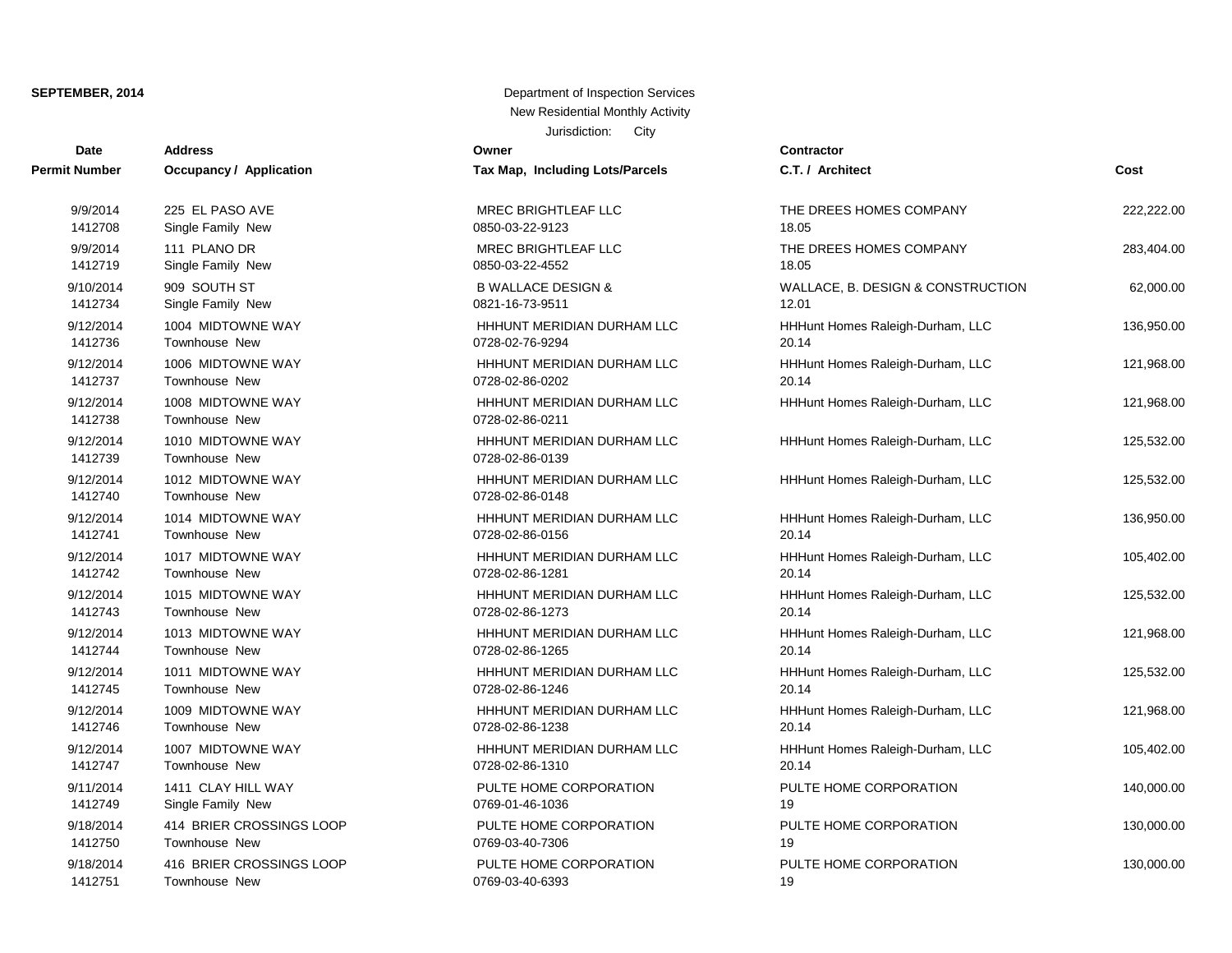| Date                 | <b>Address</b>                 | Owner                                 | <b>Contractor</b>                      |            |
|----------------------|--------------------------------|---------------------------------------|----------------------------------------|------------|
| <b>Permit Number</b> | <b>Occupancy / Application</b> | Tax Map, Including Lots/Parcels       | C.T. / Architect                       | Cost       |
| 9/18/2014            | 418 BRIER CROSSINGS LOOP       | PULTE HOME CORPORATION                | PULTE HOME CORPORATION                 | 130,000.00 |
| 1412752              | Townhouse New                  | 0769-03-40-6371                       | 19                                     |            |
| 9/11/2014            | 2057 TANNERS MILL RD           | LENNAR CAROLINAS LLC                  | Lennar Carolinas, LLC                  | 115,700.00 |
| 1412761              | Single Family New              | 0840-02-86-5415                       | 18.05                                  |            |
| 9/12/2014            | 505 VALLEYSHIRE RD             | PW WINDSOR LLC                        | PARAN HOMES LLC.                       | 220,054.00 |
| 1412768              | Townhouse New                  | 0810-17-22-1580                       | 20.16                                  |            |
| 9/12/2014            | 507 VALLEYSHIRE RD             | PW WINDSOR LLC                        | PARAN HOMES LLC.                       | 205,054.00 |
| 1412769              | Townhouse New                  | 0810-17-22-1467                       | 20.16                                  |            |
| 9/12/2014            | 509 VALLEYSHIRE RD             | PW WINDSOR LLC                        | PARAN HOMES LLC.                       | 220,054.00 |
| 1412770              | Townhouse New                  | 0810-17-22-1444                       | 20.16                                  |            |
| 9/15/2014            | 306 VICTORIAN OAKS DR          | STANDARD PACIFIC OF THE               | STANDARD PACIFIC OF THE CAROLINAS, LLC | 214,104.00 |
| 1412771              | Single Family New              | 0729-03-04-4139                       | 20.11                                  |            |
| 9/26/2014            | 4923 ROBINWOOD RD              | HURSHE ABDULLAH MOHAMUD               | Lockridge Homes-GM, LLC                | 95,000.00  |
| 1412795              | Single Family New              | 0729-04-84-1683                       | 20.10                                  |            |
| 9/26/2014            | 512 WALSENBURG DR              | M/I HOMES OF RALEIGH LLC              | M/I HOMES OF RALEIGH LLC               | 113,300.00 |
| 1412799              | Single Family New              | 0825-03-32-3909                       | 16.03                                  |            |
| 9/26/2014            | 2 PALMETTO CIR                 | <b>HEARTHSTONE MULTI-ASSET ENTITY</b> | <b>BEAZER HOMES CORP.</b>              | 230,538.00 |
| 1412857              | Single Family New              | 0850-03-02-5956                       | 18.05                                  |            |
| 9/26/2014            | 1926 RUSTICA DR                | MUNGO HOMES OF NORTH CAROLINA         | Mungo Homes of North Carolina, Inc.    | 183,678.00 |
| 1412858              | Single Family New              | 0739-02-59-6687                       | 20.14                                  |            |
| 9/18/2014            | 133 SHADOW HAWK DR             | STANDARD PACIFIC OF THE               | STANDARD PACIFIC OF THE CAROLINAS, LLC | 353,496.00 |
| 1412864              | Single Family New              | 0729-03-03-8914                       | 20.11                                  |            |
| 9/18/2014            | 103 MESQUITE DR                | MREC LEVEL BRIGHTLEAF SPRING          | Level Carolina Homes, LLC              | 160,000.00 |
| 1412875              | Single Family New              | 0850-04-61-3598                       | 18.05                                  |            |
| 9/18/2014            | 914 SCOUT DR                   | <b>B WALLACE DESIGN &amp;</b>         | WALLACE, B. DESIGN & CONSTRUCTION      | 105,000.00 |
| 1412894              | Single Family New              | 0821-16-83-0426                       | 12.01                                  |            |
| 9/23/2014            | 3308 FLAT RIVER DR             | MREC LEVEL BRIGHTLEAF SPRING          | Level Carolina Homes, LLC              | 160,000.00 |
| 1412902              | Single Family New              | 0850-04-61-5626                       | 18.05                                  |            |
| 9/25/2014            | 3409 FLAT RIVER DR             | MREC LEVEL BRIGHTLEAF SPRING          | Level Carolina Homes, LLC              | 121,500.00 |
| 1412905              | Single Family New              | 0850-04-62-7071                       | 18.05                                  |            |
| 9/29/2014            | 3308 FLAT RIVER DR             | MREC LEVEL BRIGHTLEAF SPRING          | Level Carolina Homes, LLC              | 1.00       |
| 1412907              | Single Family New              | 0850-04-61-5626                       | 18.05                                  |            |
| 9/30/2014            | 3310 FLAT RIVER DR             | MREC LEVEL BRIGHTLEAF SPRING          | Level Carolina Homes, LLC              | 1.00       |
| 1412908              | Single Family New              | 0850-04-61-5781                       | 18.05                                  |            |
| 9/19/2014            | 4232 AMBER STONE WAY           | <b>CIMLAND LLC</b>                    | <b>WADE JURNEY HOMES</b>               | 145,332.00 |
| 1412922              | Single Family New              | 0843-02-87-1634                       | 18.01                                  |            |